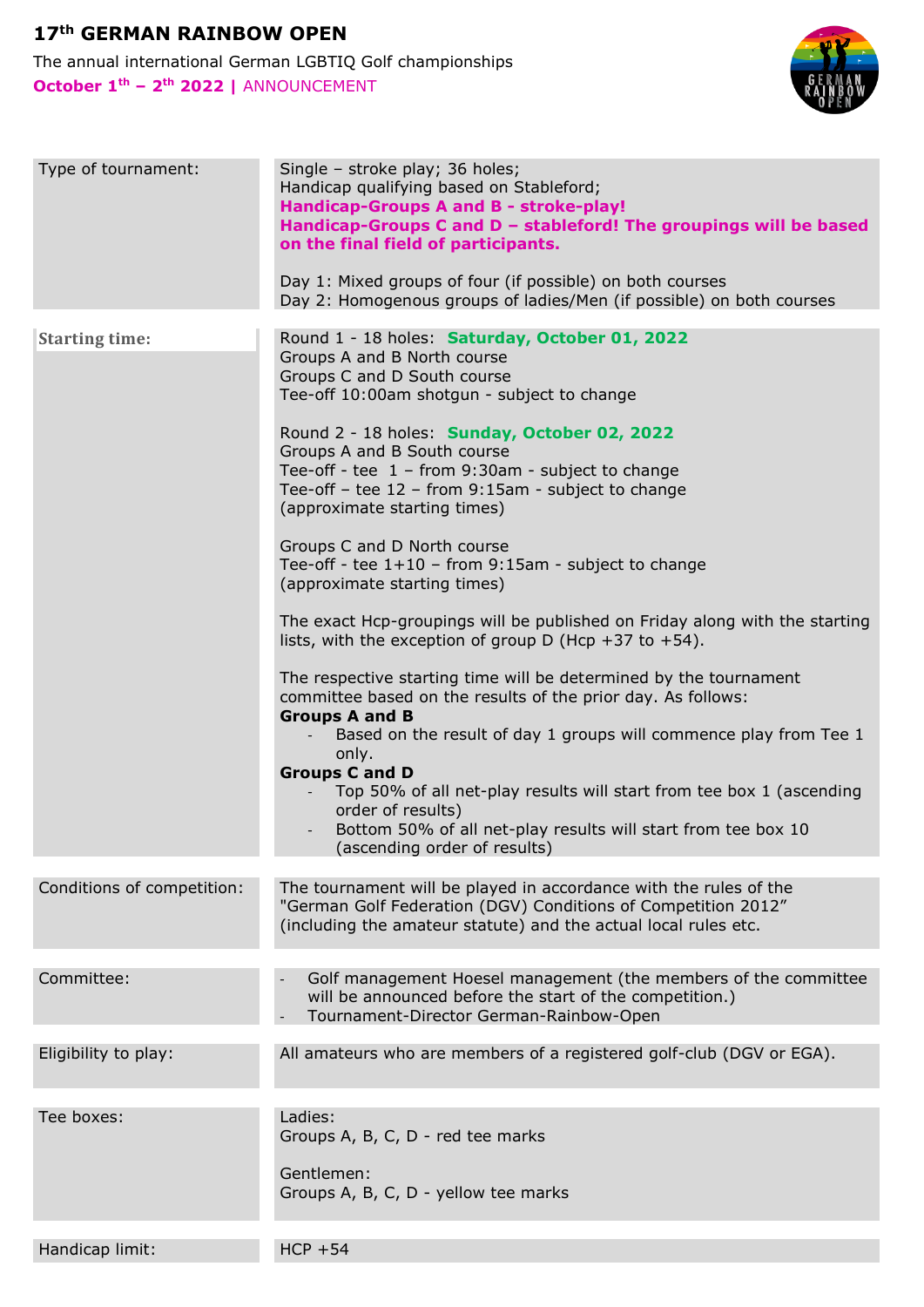| Special prices:         | Nearest-to-the-Pin for groups A+B and C+D each<br>Longest-Drive for groups A+B and C+D each<br>Hole-in-One price (first hole-in-one independent from handicap-class wins)                                                                                                          |
|-------------------------|------------------------------------------------------------------------------------------------------------------------------------------------------------------------------------------------------------------------------------------------------------------------------------|
| Numbers of enrollments: | Approx. 150 players                                                                                                                                                                                                                                                                |
| Enrollment:             | All applications must be made thru the official tournament website:<br>www.german-rainbow-open.com.                                                                                                                                                                                |
| Last date to enroll:    | <b>September 20, 2022</b><br>A waiting list will be kept in case the number of enrollments exceeds the<br>maximum number of participants (date of enrollment counts).                                                                                                              |
| Accreditation:          | On Friday, September 30, 2022 in the lobby of the golf club-house at<br>Golfclub Hoesel e.V. and it's restaurant GUSTUS. Accreditation will only be<br>possible between 5:30pm to 7:30am or between 8:00 and 8:30am the<br>following day.                                          |
| Practice rounds:        | Two weeks prior to the tournament participants will receive a reduction on<br>the regular green-fee for playing practice rounds.<br>Both courses weekdays: 50 EUR each<br>Both courses weekend: 60 EUR each<br>Tee-off times have to be booked directly with Hoesel Golf Club e.V. |
| Enrollment fee:         | The enrollment fee depends on the respective package booked. All<br>packages can be exclusively accessed and booked thru www.german-<br>rainbow-open.com. The prices on the website are only available by booking<br>thru that website.                                            |
|                         | Please transfer the registration fee within 14 days after your registration to<br>the following bank account (latest date for receipt of payment is<br>20.09.2022):                                                                                                                |
|                         | German-Rainbow-Golfers e. V.<br>IBAN: DE82 8306 5408 0005 2462 70<br>SWIFT/BIC: GENODEF1SLR                                                                                                                                                                                        |
|                         | account info:<br>Deutsche Skatbank Zweigndl. d. VR-Bank Altenburger Land eG,<br>Altenburger Str. 13, 04626 Schmölln                                                                                                                                                                |
| Prizes:                 | Group A (depending on participation)                                                                                                                                                                                                                                               |
|                         | Group B (depending on participation)<br>Group C (depending on participation)<br>Group D (depending on participation)                                                                                                                                                               |
|                         | 1. Overall winner stroke-play gentlemen PINK JACKET<br>1. Overall winner stroke-play ladies PINK JACKET                                                                                                                                                                            |
|                         | 1. - 3. net gentlemen Groups A, B, C, D (depending on participation)<br>1. - 3. net ladies Groups A, B, C, D (depending on participation)                                                                                                                                          |
|                         | double award-exclusion, stroke-play excels net points                                                                                                                                                                                                                              |
|                         | Special rewards                                                                                                                                                                                                                                                                    |
|                         | Every player stays in the same handicap group in which he or she has<br>started the tournament.                                                                                                                                                                                    |
| Play-off stroke-play:   | If there is a tie after completion of the regulation play (36 holes) a playoff<br>on hole number 18 of the South course will take place until a winner has<br>been determined.                                                                                                     |
| Play-off net:           | If there is a tie after completion of the regulation play (36 holes) the 18<br>holes played last will be used to determine a winner.                                                                                                                                               |
|                         |                                                                                                                                                                                                                                                                                    |